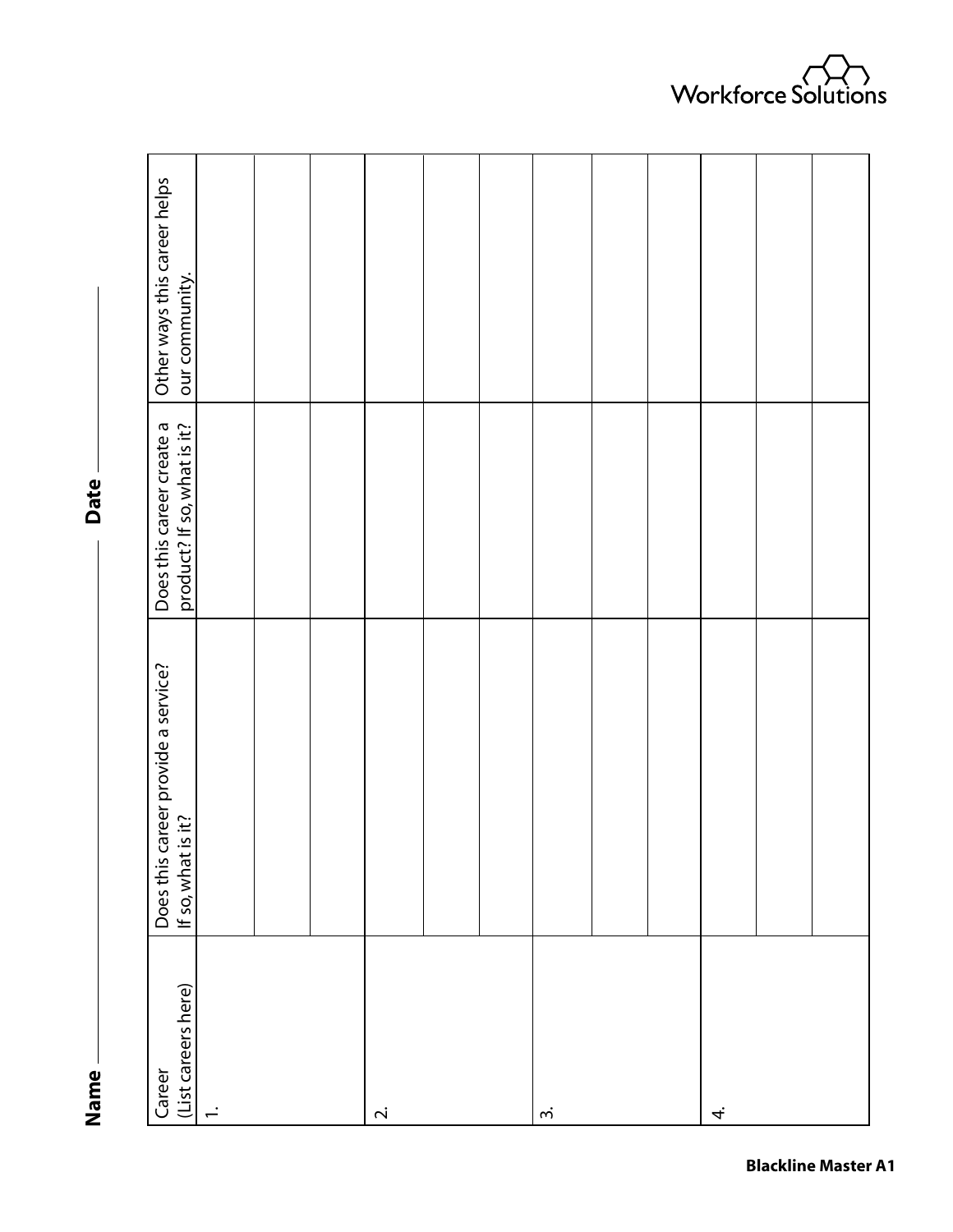**Name Date** Name-

Date -

| (List careers here)<br>Career | Does this career provide a service?<br>If so, what is it? | Does this career create a<br>product? If so, what is it? | Other ways this career helps<br>our community. |
|-------------------------------|-----------------------------------------------------------|----------------------------------------------------------|------------------------------------------------|
| ெ                             |                                                           |                                                          |                                                |
|                               |                                                           |                                                          |                                                |
|                               |                                                           |                                                          |                                                |
| Ġ.                            |                                                           |                                                          |                                                |
|                               |                                                           |                                                          |                                                |
|                               |                                                           |                                                          |                                                |
|                               |                                                           |                                                          |                                                |
|                               |                                                           |                                                          |                                                |
|                               |                                                           |                                                          |                                                |
| $\infty$                      |                                                           |                                                          |                                                |
|                               |                                                           |                                                          |                                                |
|                               |                                                           |                                                          |                                                |

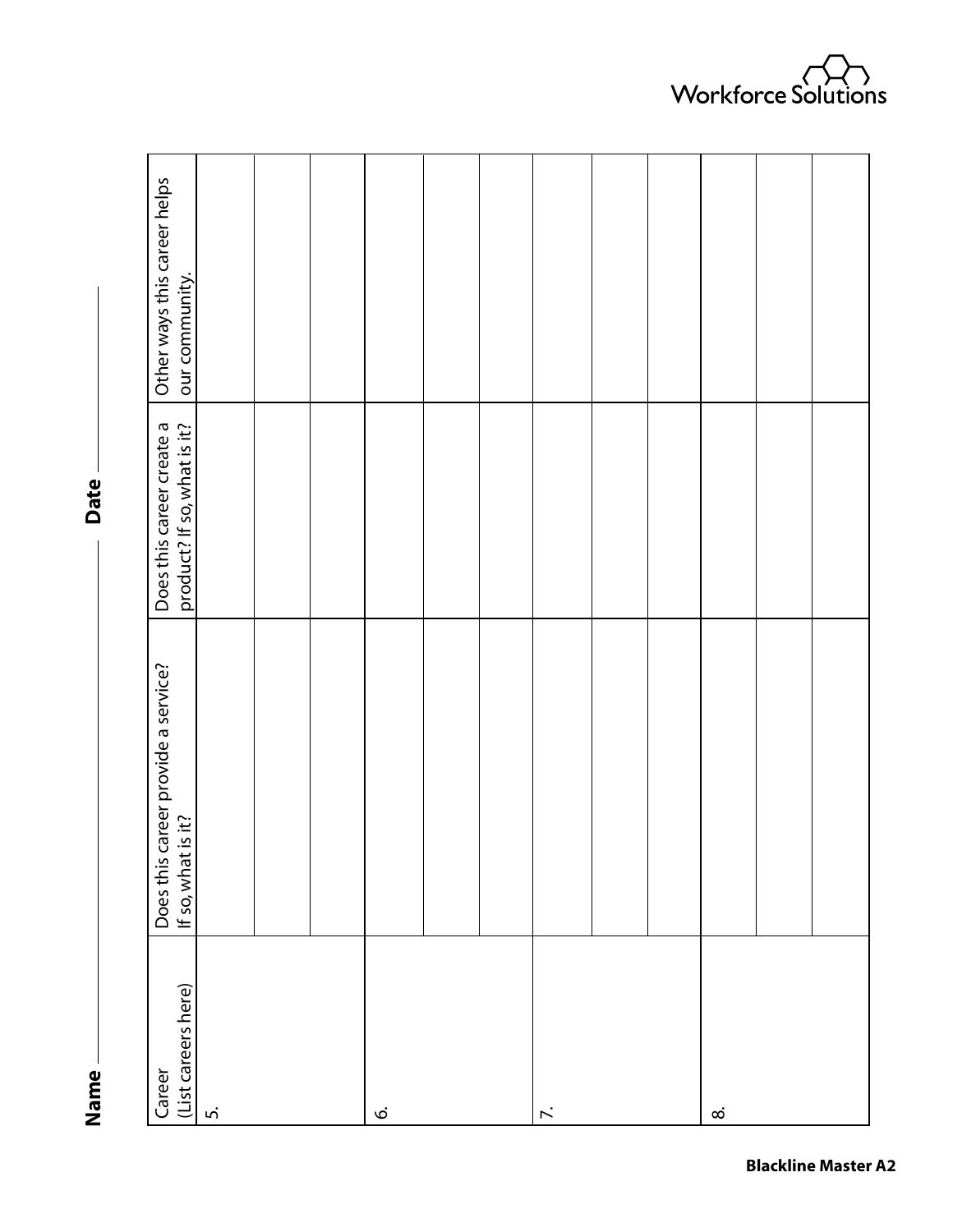**Name Date** Name-

Date -

| (List careers here)<br>Career | Does this career provide a service?<br>If so, what is it? | Does this career create a<br>product? If so, what is it? | Other ways this career helps<br>our community. |
|-------------------------------|-----------------------------------------------------------|----------------------------------------------------------|------------------------------------------------|
| o.                            |                                                           |                                                          |                                                |
|                               |                                                           |                                                          |                                                |
|                               |                                                           |                                                          |                                                |
| $\overline{0}$                |                                                           |                                                          |                                                |
|                               |                                                           |                                                          |                                                |
|                               |                                                           |                                                          |                                                |
| $\div$                        |                                                           |                                                          |                                                |
|                               |                                                           |                                                          |                                                |
|                               |                                                           |                                                          |                                                |
| $\overline{2}$ .              |                                                           |                                                          |                                                |
|                               |                                                           |                                                          |                                                |
|                               |                                                           |                                                          |                                                |

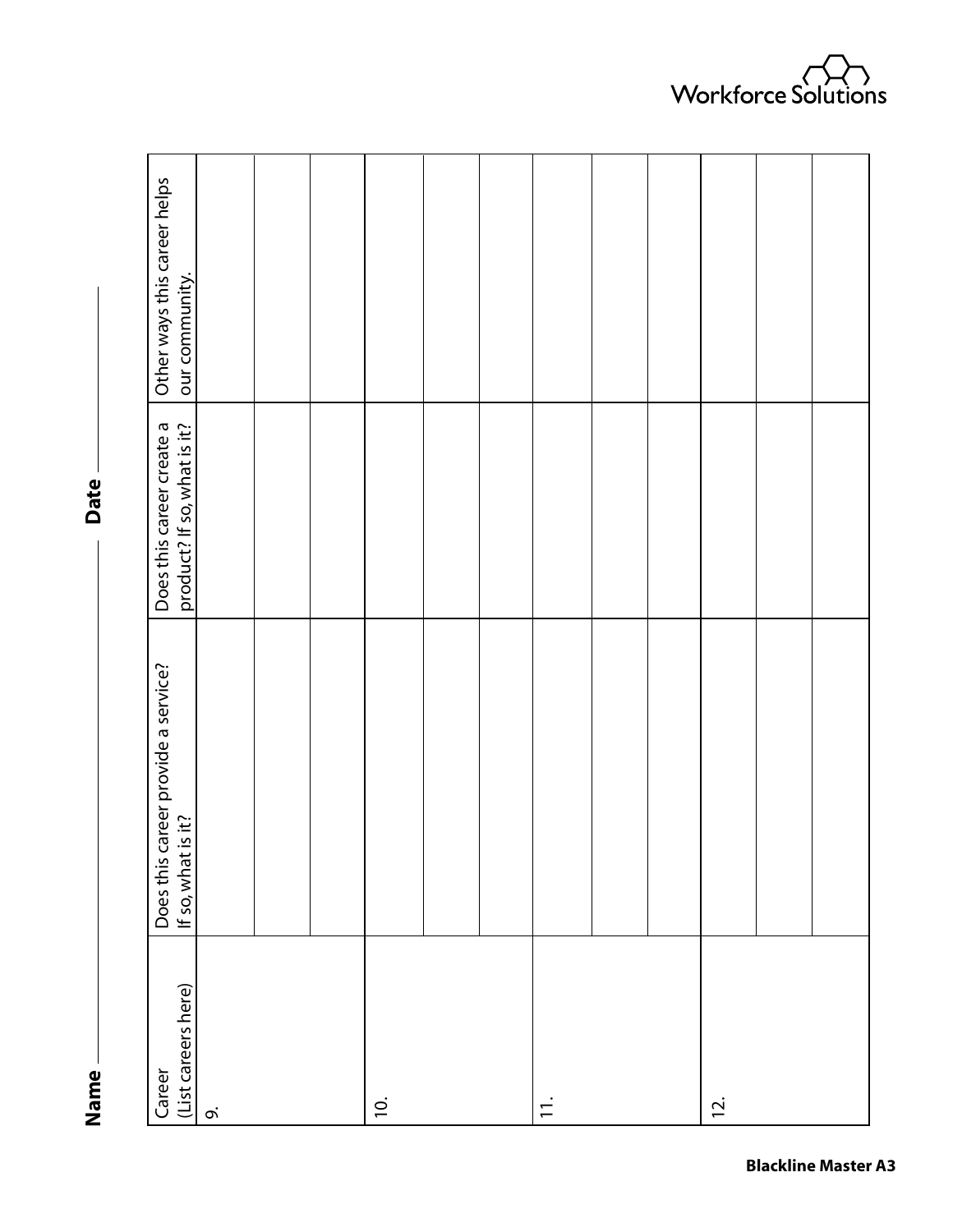



## **Scarcity – What's That?**

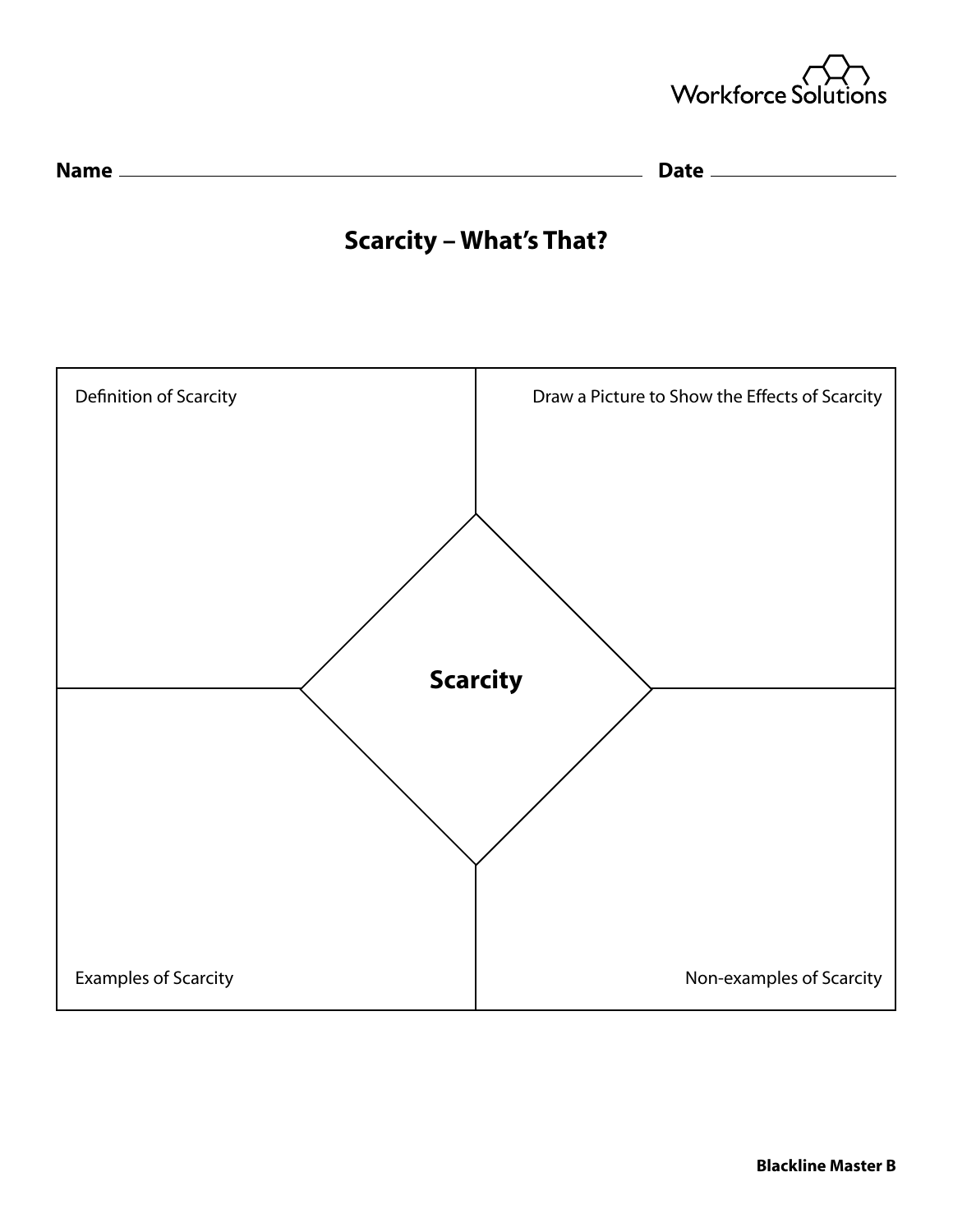

|                                                                                                      |                          | Date _                                  |
|------------------------------------------------------------------------------------------------------|--------------------------|-----------------------------------------|
| Just Imagine                                                                                         |                          |                                         |
| Circle which career you would like to explore:                                                       |                          |                                         |
| • Accountant                                                                                         | • Environmental Engineer | • Radiologic Technologist               |
| • Chemical Plant Operator                                                                            | · Geologist              | • Registered Nurse                      |
| • Computer Software Developer                                                                        | • Plumber                | • Secondary School Teacher              |
| • Electrician                                                                                        | • Police Officer         | • Welder                                |
| Think about how your career helps the community. What does it provide? Is that a product or service? |                          |                                         |
| My career provides:                                                                                  |                          | Circle if that is a product or service. |
|                                                                                                      | Product                  | Service                                 |
|                                                                                                      | Product                  | Service                                 |
|                                                                                                      | Product                  | Service                                 |

Now, imagine what would happen if no one wanted to have that career anymore. Think about what scarcity is. What would be scarce in our community if no one wanted to do your job?

What would happen to our community if no one wanted to have your career?